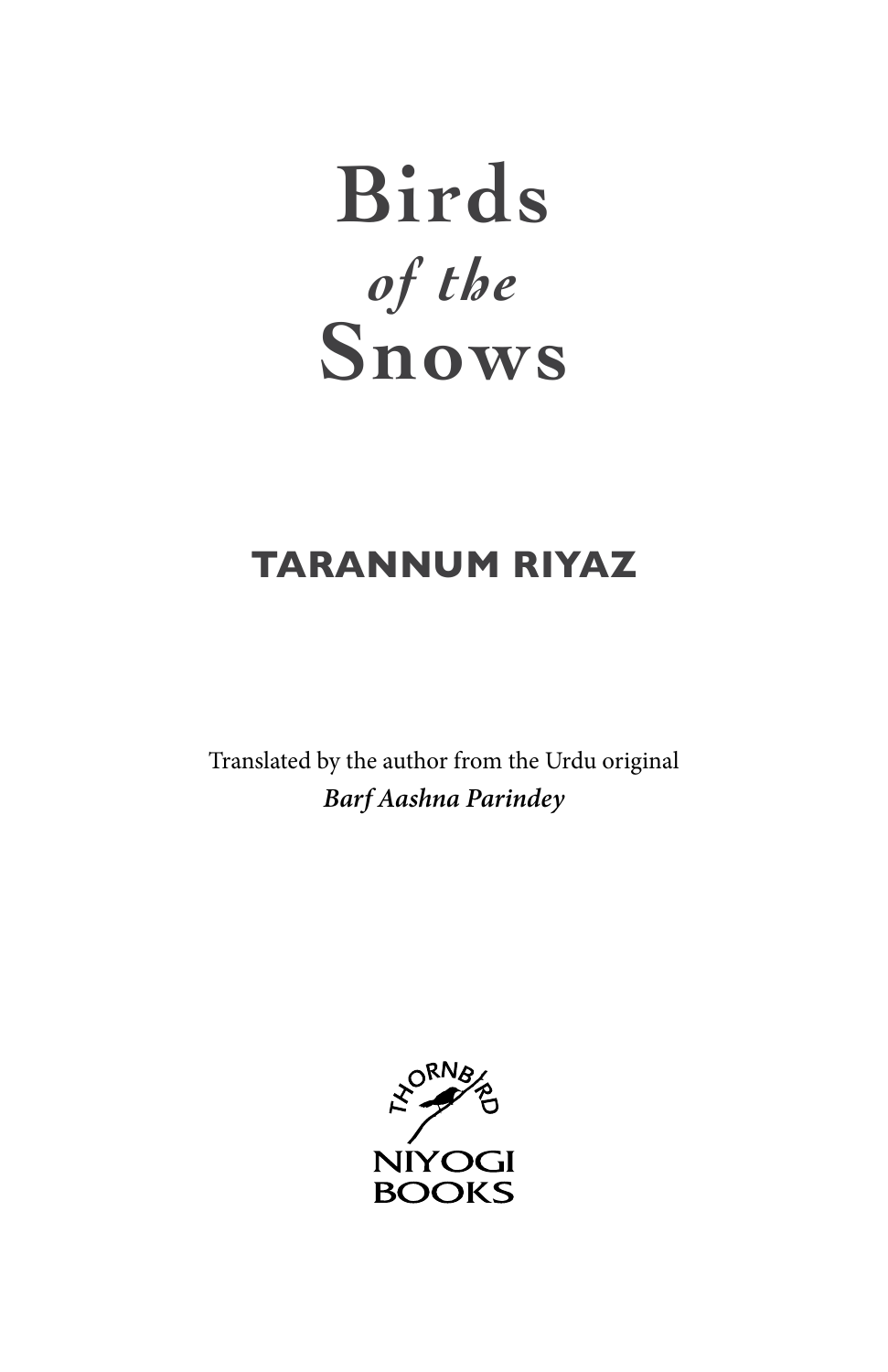#### Published by **NIYOGI BOOKS**

Block D, Building No. 77, Okhla Industrial Area, Phase-I, New Delhi-110 020, INDIA Tel: 91-11-26816301, 26818960 Email: niyogibooks@gmail.com Website: www.niyogibooksindia.com

Text and Translation © Tarannum Riyaz

Editor: K.E. Priyamvada Design: Shashi Bhushan Prasad Cover design: Misha Oberoi

ISBN: 978-93-91125-28-8 Publication: 2021

This is a work of fiction and all characters and incidents described in this book are the product of the author's imagination. Any resemblance to actual persons, living or dead, is entirely coincidental.

All rights reserved. No part of this publication may be reproduced, stored in a retrieval system, or transmitted, in any form or by any means, electronic, mechanical, photocopying, recording or otherwise, without the prior permission of the publishers.

Printed at: Niyogi Offset Pvt. Ltd., New Delhi, India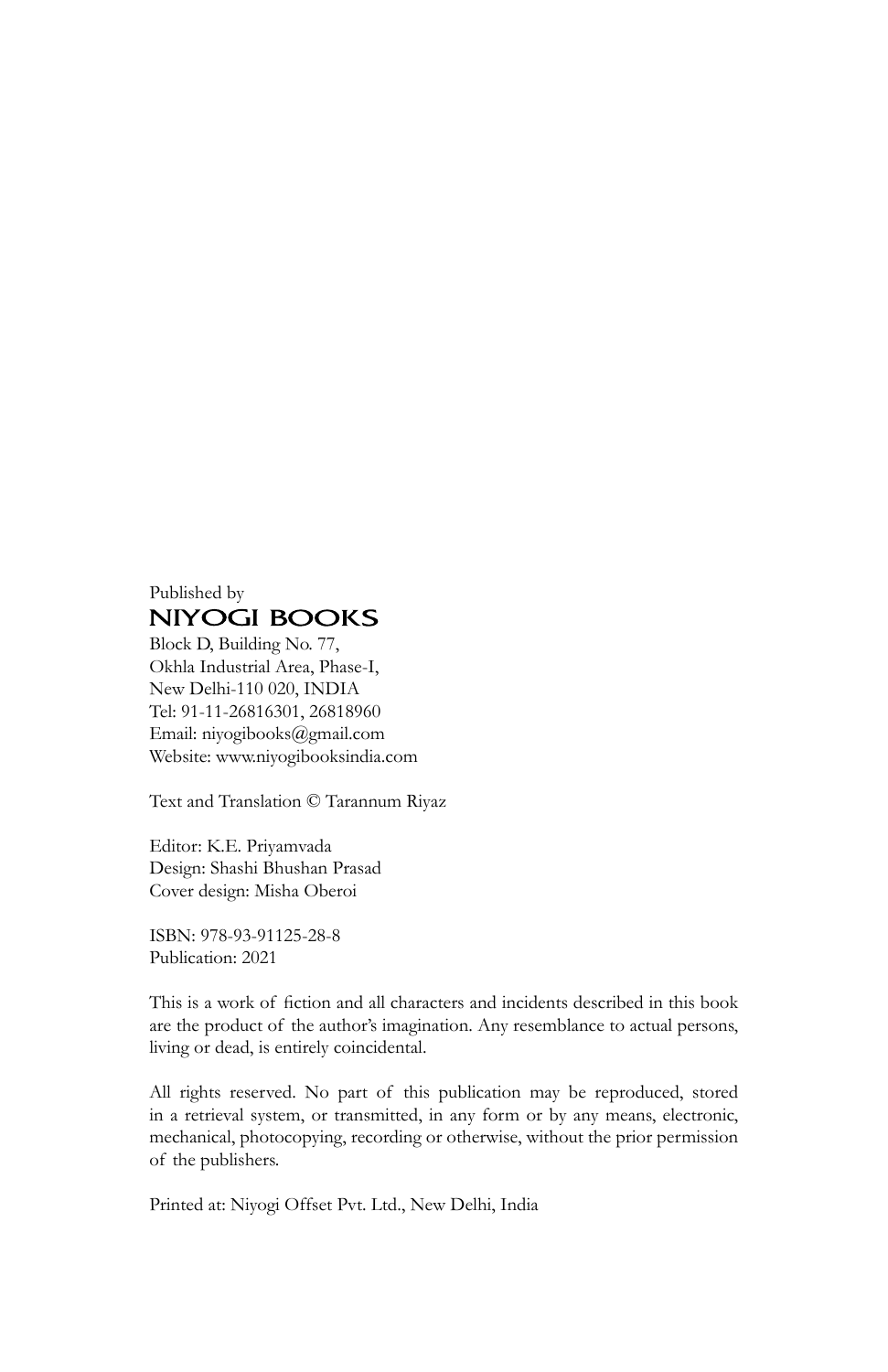*To my daughter Shabnum Bhat*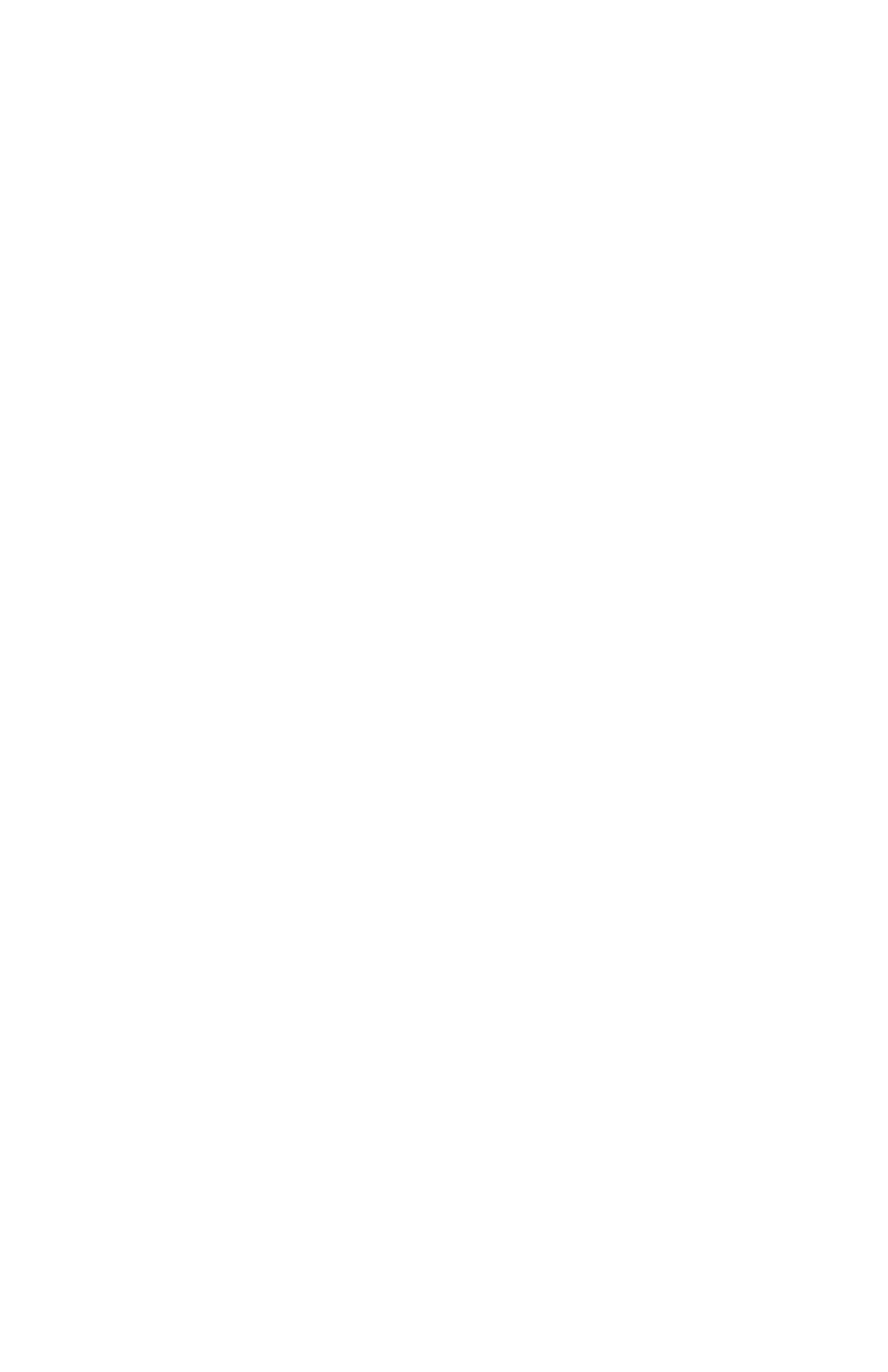# **Contents**



| Publisher's Note                    | 7   |
|-------------------------------------|-----|
| List of Characters                  | 9   |
| The Walnut Orchards                 | 11  |
| The Noisy Brook                     | 38  |
| Hope and Home                       | 79  |
| The Sleeping Moonlight              | 139 |
| Heemaal and Naagraye                | 185 |
| The Mourning Doves                  | 214 |
| The Long Autumn in the Chinars      | 243 |
| The Daffodils Behind the Dry Leaves | 284 |
| The Eyes Don't Think                | 313 |
| The Swallows on the Lakes           | 344 |
| The Pain of Yellowing Leaves        | 356 |
| The Magician                        | 380 |
| Footprints on the Grass             | 416 |
| The Birds of the Snows              | 435 |
| Close to the Heart                  | 484 |

奖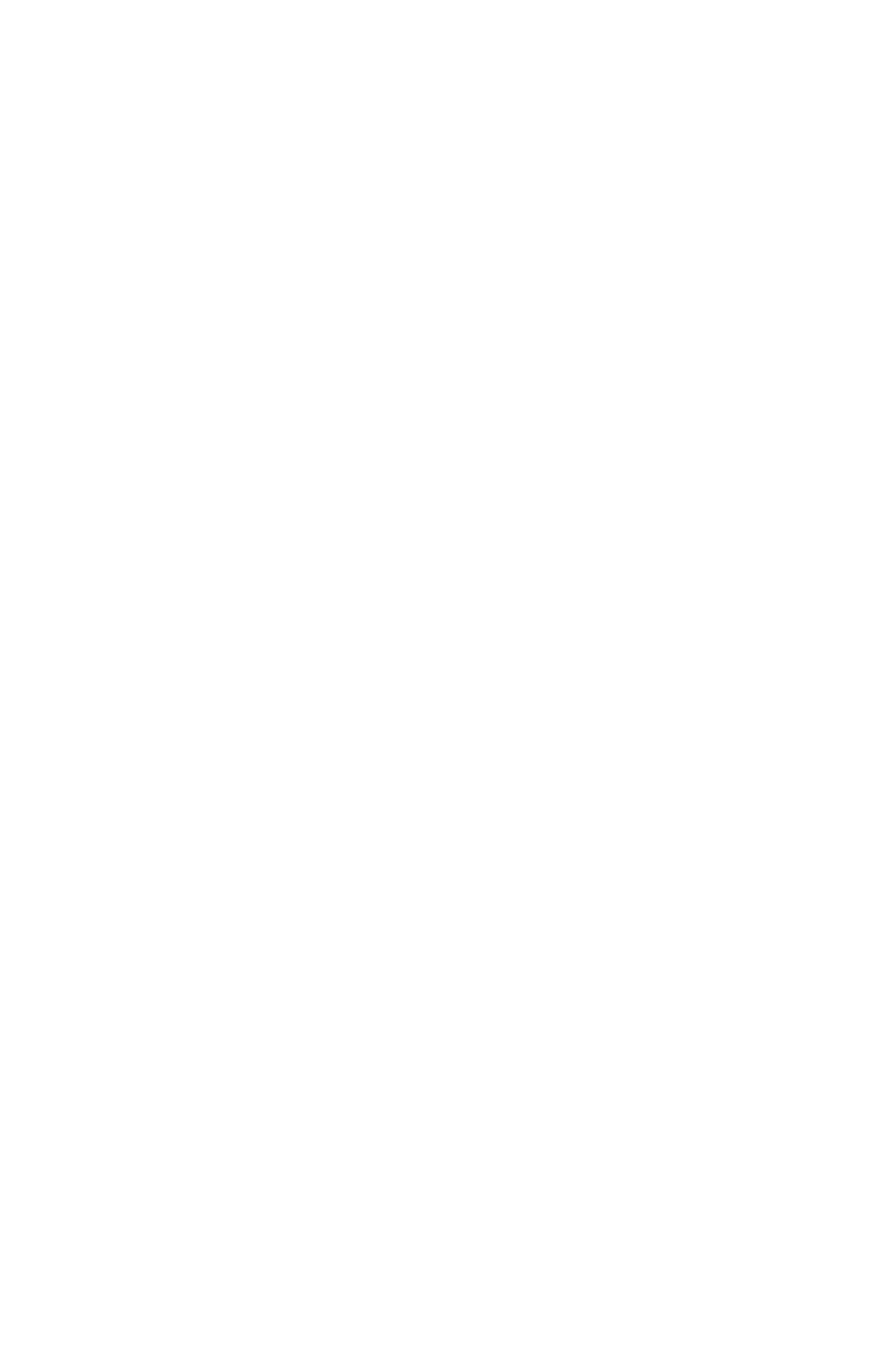# Publisher's Note

It is with deep sadness that I write this prefatory note to the English translation titled *Birds of the Snows* of Dr Tarannum  $\blacksquare$  t is with deep sadness that I write this prefatory note to the Riyaz's original Urdu novel *Barf Aashna Parindey*. Translated by the author, this work is a labour of love that she was keen to see published, as were we at Niyogi Books. However, due to the sudden surge of the pandemic, the author was taken from us in May 2021. The news of her passing hit us like a bolt from the blue. Indeed she left us much too soon.

Tarannumji was a good friend, with whom I often interacted during my days at the Sahitya Akademi. A wellknown Urdu poet, she was a regular in many of the Akademi's multi-lingual Poets' Meets. With a mellifluous voice, she recited her poems with enough feeling to carry the audience with her. When I was editing *Indian Literature*, I published English translations of her poems. Thus a friendship based on mutual respect developed between us.

*Birds of the Snows* evocatively describes childhood in Kashmir, capturing beautiful images of the landscape, the changing seasons, the customs, food and birds of the region. The author has crafted a coming-of-age novel that depicts a young woman's search for fulfilment and the deep humanity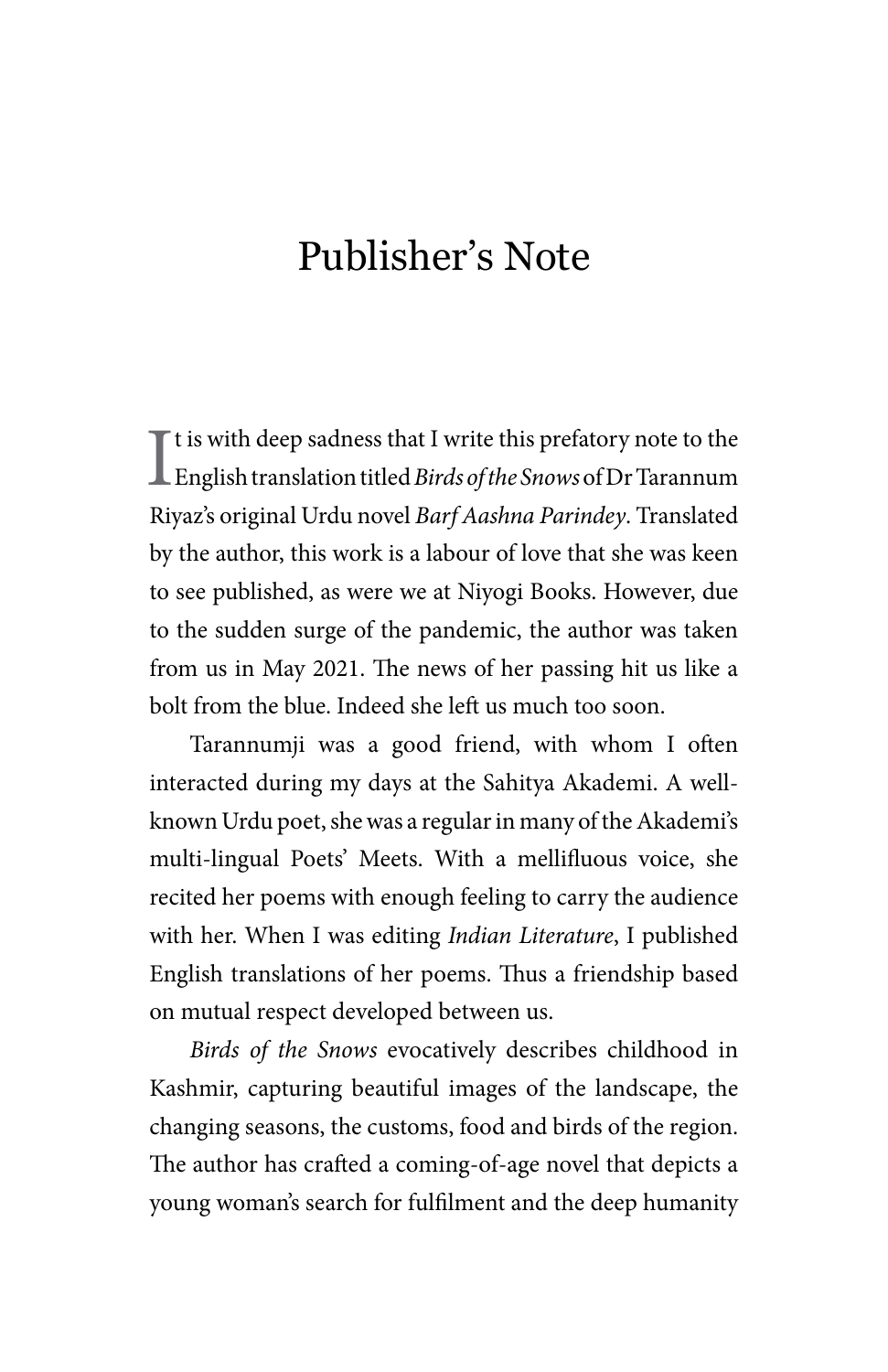#### 8 Birds of the Snows

she displays in caring for her professor, after he suffers a stroke. The backdrop of Sheba's family and her determination to chart her own course provides the setting for the story, with Kashmir as the larger landscape of the narrative. The use of poetry and references to classical music, as well as observations of nature, birds and trees add subtle touches to the sensitive unfolding of the novel.

When Tarannumji approached me to publish this book, her only request was that the editing should be of 'international standard'. I don't know if we have been able to fulfil her desire but when I contacted her so that she could review the edited files in 'Track changes' mode, she told me her husband Dr Riyaz Punjabi was in an ICU in a Delhi hospital, fighting for his life, and she had neither the time nor inclination to attend to this work. She requested me, 'Teacherji *aap meri taraf se yeh kaam kar dijiye* (you please take care of this on my behalf). Unfortunately, Dr Riyaz Punjabi left this world in April 2021 and in a month's time Tarannumji also succumbed to Covid-19.

Though Tarannumji passed away during the course of the production of this book, and was unable to see the finished work, its completion is our sincere tribute to her memory. We are sure that she will live on through her works, the recordings of her poetry recitations at various literary events that can be viewed online, and her children.

> **Nirmal Kanti Bhattacharjee** Editorial Director, Niyogi Books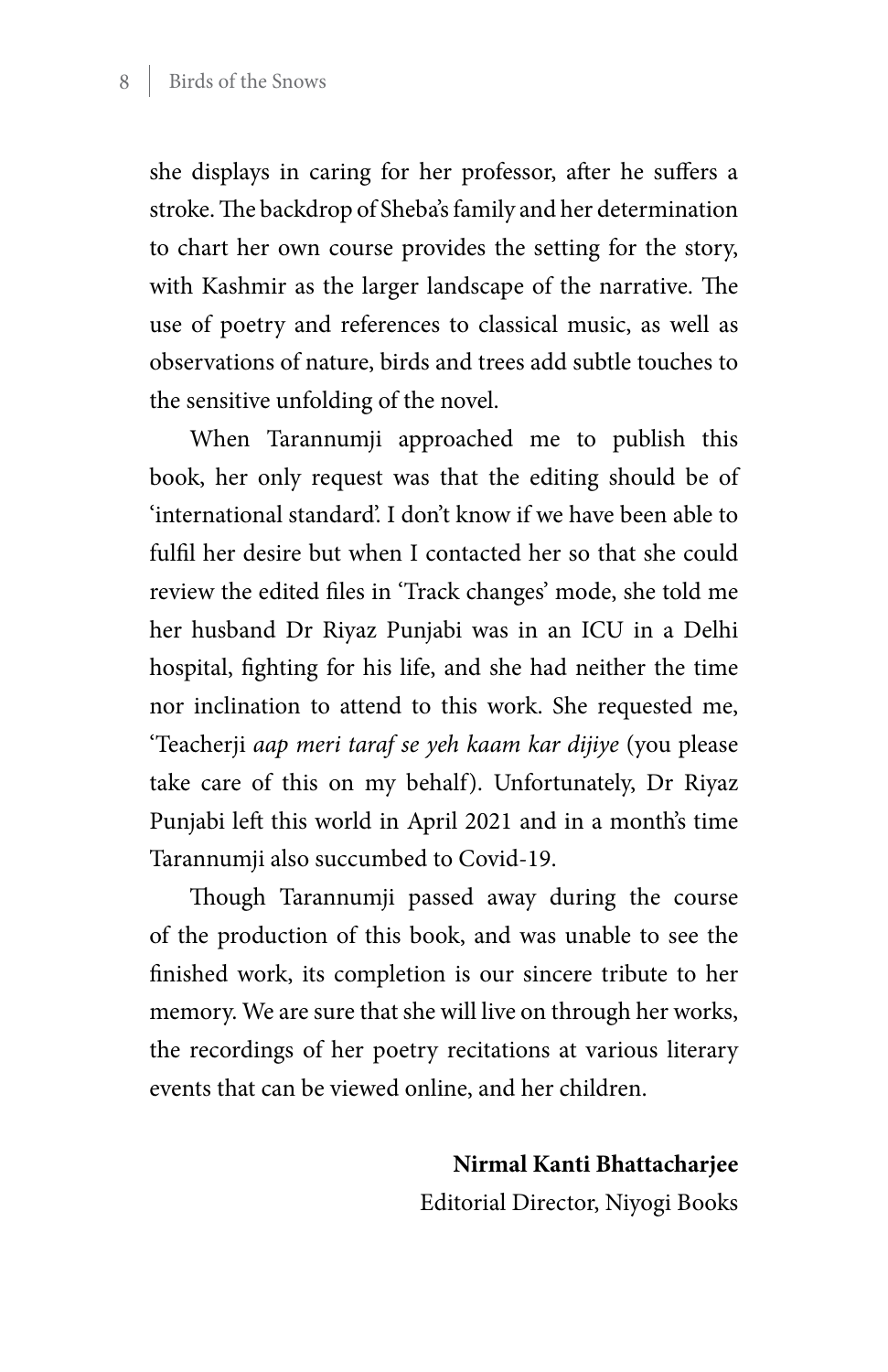### List of Characters

**Chowdhury Khuda Baksh Khan:** A famous jurist and landowner of Kashmir, who had four sons

**Chowdhury Bashir Khan:** Elder son of Chowdhury Khuda Baksh Khan and Sakeena Begum, settled in Lahore

**Bhai Jaan:** The son of Chowdhury Khuda Baksh Khan's third son, called *bhai jaan* by his siblings and cousins. His siblings are his younger brother Qaiser and his younger sister Shaheen

**Naaheed:** Daughter of the fourth son of Chowdhury Khuda Bakhsh Khan

**Nasir:** son of the fourth son of Chowdhury Khuda Bakhsh Khan

**Chowdhury Najam Khan:** Second son of Chowdhury Khuda Baksh Khan and Sakeena Begum

**Suraya Begum:** wife of Najam Khan; she is called Nanna Jaani by her granddaughter Seemeen

**Faheema:** eldest daughter of Najam Khan and Suraya Begum; called Baaji by her younger sisters, she is the mother of Seemeen

**Seemeen:** daughter of Faheema and Mukhtar Ahmed

**Farkhanda:** second daughter of Najam Khan and Suraya Begum; called Farkhi by her siblings and Aunty Phirki by Seemeen; Farkhanda is married to Zahoor-ud-din and their son is Yasir

**Sheba:** youngest daughter of Najam Khan and Suraya Begum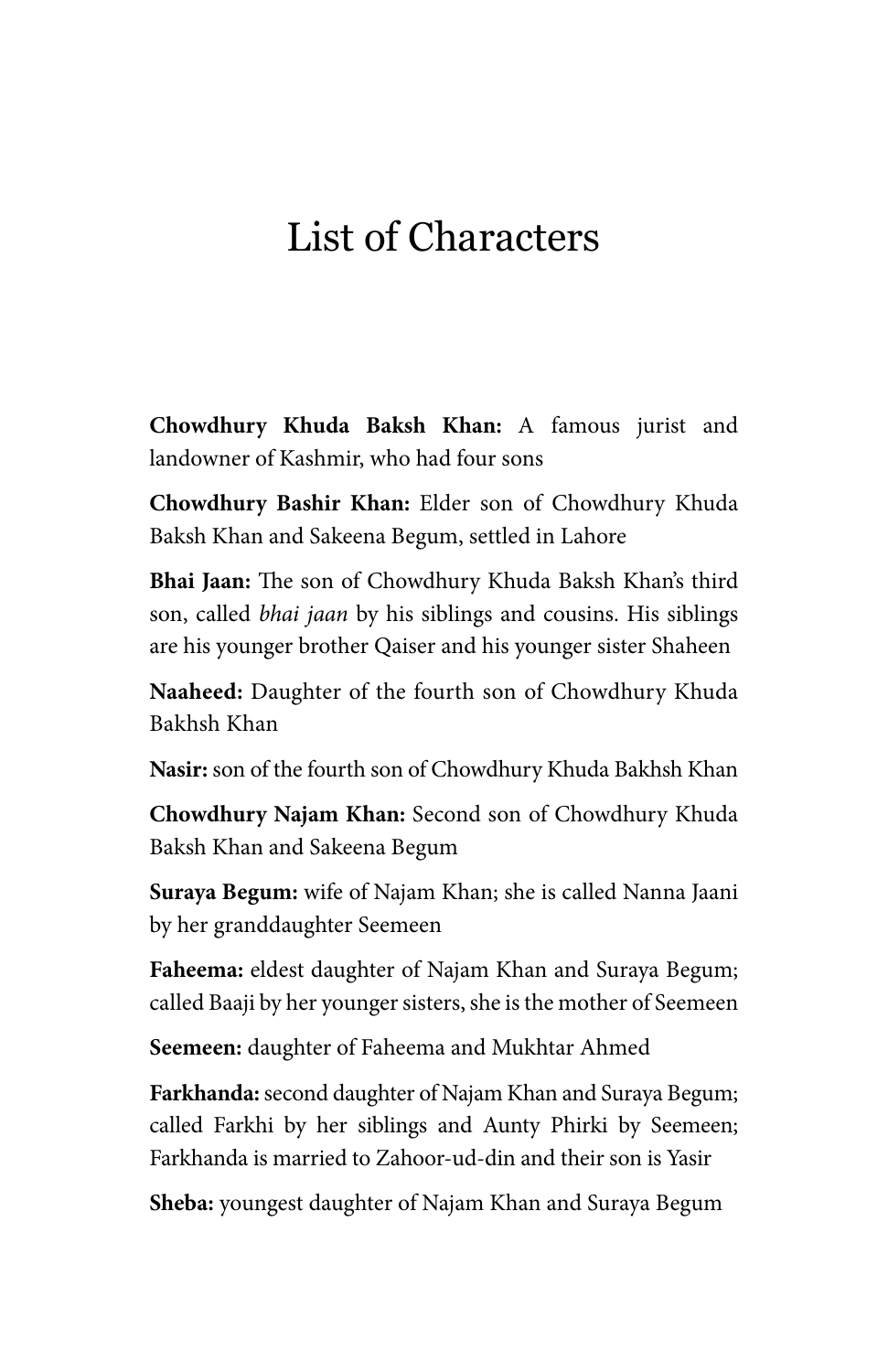**Zahoor-ud-din:** an engineer, husband of Farkhanda

**Yasir:** son of Farkhanda and Zahoor-ud-din

**Zaheen-ud-din:** a businessman and brother of Zahoor-ud-din

**Nuzhat:** wife of Zaheen-ud-din; she is called Pyaari by her mother-in-law

**Aasim:** son of Zaheen-ud-din and Nuzhat

**Muqim Ehmed:** Zaheen-ud-din's uncle

**Munazah:** Muqim Ehmed's daughter

**Azeez Bhat:** owner of a grocery shop across the street from the gate of Chowdhury Najam Khan's bungalow

**Zarifa** and **Hanifa**: daughters of Azeez Bhat

**Shahaab-u-din Shairwaani:** A university professor and later civil servant, whom Sheba considers marrying

**Shams-u-din Shairwaani:** brother of Shahaab-u-din Shairwaani

**Professor Daanish:** A sociology lecturer, and Sheba's guide, whom Sheba looks after, along with her classmates, when he falls ill

**Mrs Daanish:** Professor Danish's wife, who works in the US and visits occasionally

**Mayuri:** Sheba's room-mate and best friend in college, who later marries and moves to England

**Prashant Patel:** Mayuri's husband, who works in England

**Saleem Miyaan:** Dr Daanish's cook and helper, who also takes care of Sheba

**Gulla Bhai (Ghulam Mohammad** or **Gull Mohammad):** The cook and helper at Suraya Begum's home in Srinagar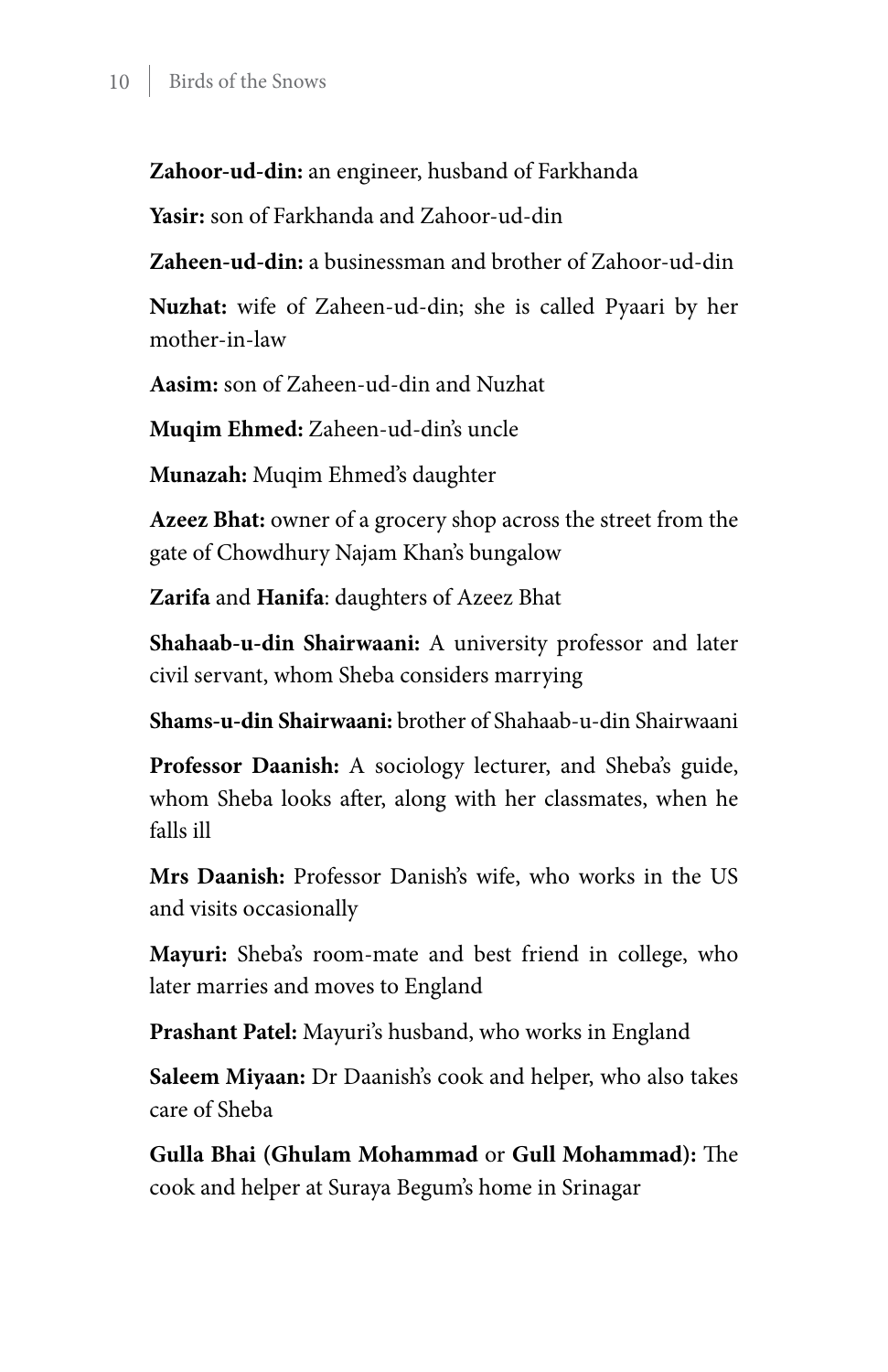### The Walnut Orchards

Behind the plum tree, there was a small mound of brown earth on the soft ground. The birds had scattered halfeaten raw plums like flowers on it. The sun had set a short while ago and the fragrance of walnut peel and leaves wafted across on the cold breeze from the orchards beyond the rather wide but just ankle-deep stream.

A dupatta-clad girl of medium height was walking towards the plum tree, gazing at it with anxious eyes. For many hours her heart had been pounding in a way it never had before, yet the moment she set her teary eyes on the branches, she felt her heart come to rest on some object; but then the object fell to the ground, and her heart fell with it and got lost somewhere too.

Tears flowed down her pale cheeks. Crying without parting her lips, she reached the mound and, kneeling down, buried her face in it. It had dried in the sun during the day, but now her tears were making it wet again.

Patwari uncle had left, leaving her alone there. As the girl heard his steps fading away, her sobs became louder, sounding in rhythm with her trembling body.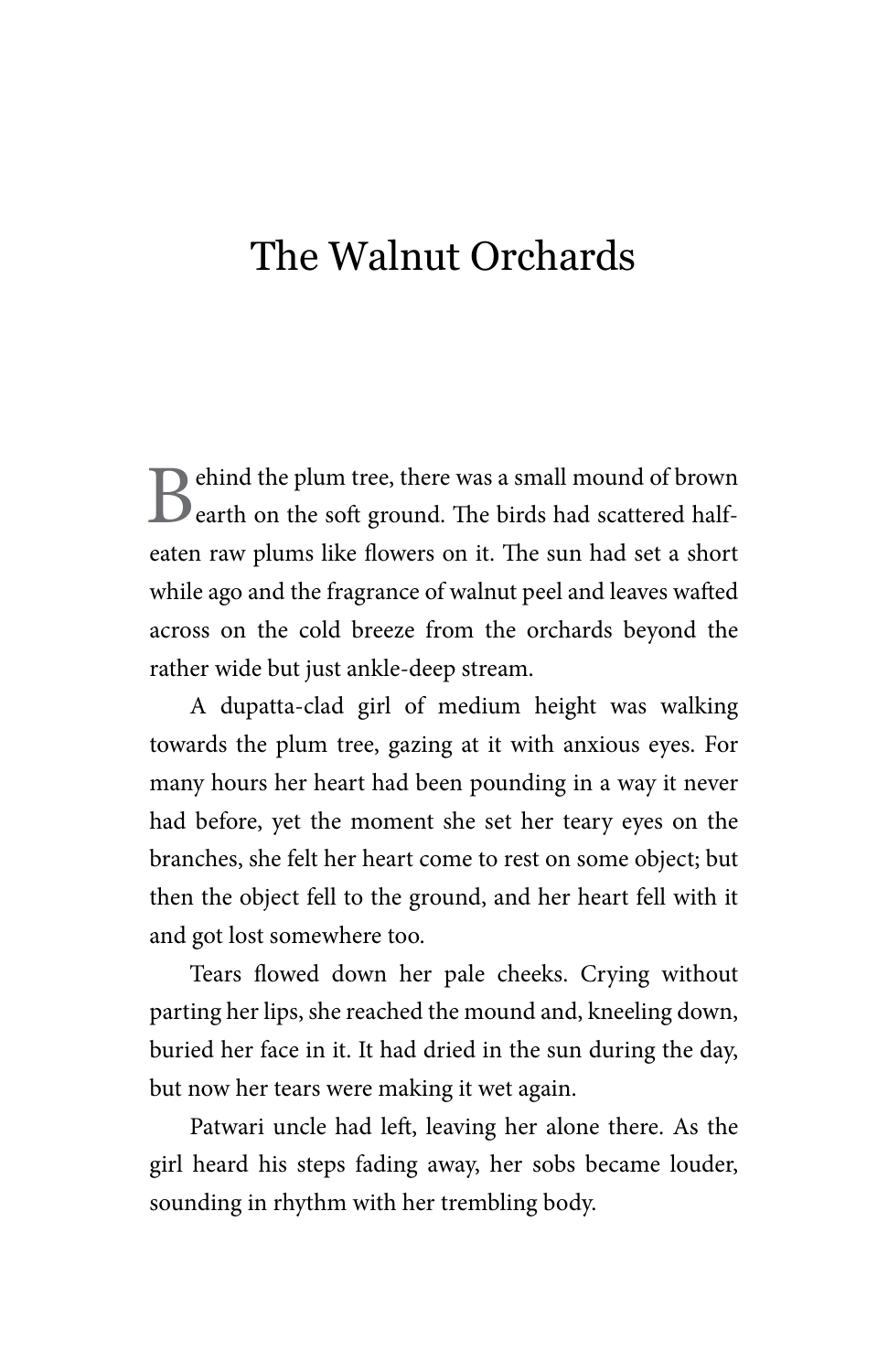That day, Sheba had been reading the story of ancient man; her father was helping her along. Hearing Abbu's heavy breathing and occasional coughing, she felt he was tired, and asked her father if he wanted some water. As she went to the kitchen to get a glass of water, she saw many half-ripe cherries from the cherry tree near the compound wall scattered on the grass—thanks to the birds, especially the parrots. Abbu had said she needn't go so far as he could always drink from the copper surahi on the side table. The surahi had recently been plated with nickel in the month of Ramadan and was shining brightly; the tiny branches with birds and flowers carved on it were now clearly visible. But Sheba wanted to get fresh water from the kitchen for her Abbu.

The distance from the porch of the bungalow to the kitchen was just about 50 steps but she stopped in between to pick a few cherries and even tasted them secretly—the green cherry was hard, the white-and-red one sour. She wanted to taste some more cherries, so that she could know in how many days they would ripen but most of them had been pecked at by the birds…and for many days now, her guess had been wrong. Cherries are very tasty! Also, you can select two pairs from a bunch of cherries and wear them dangling from your ears like big red pearl earrings! Everyone wants to wear such earrings and eat them after some time, and wear them again and eat them again…that's why it is so important to know how much longer the cherries are going to take to ripen fully. She could certainly have shown them to Ammi but then Baaji—her elder sister—would blame her that she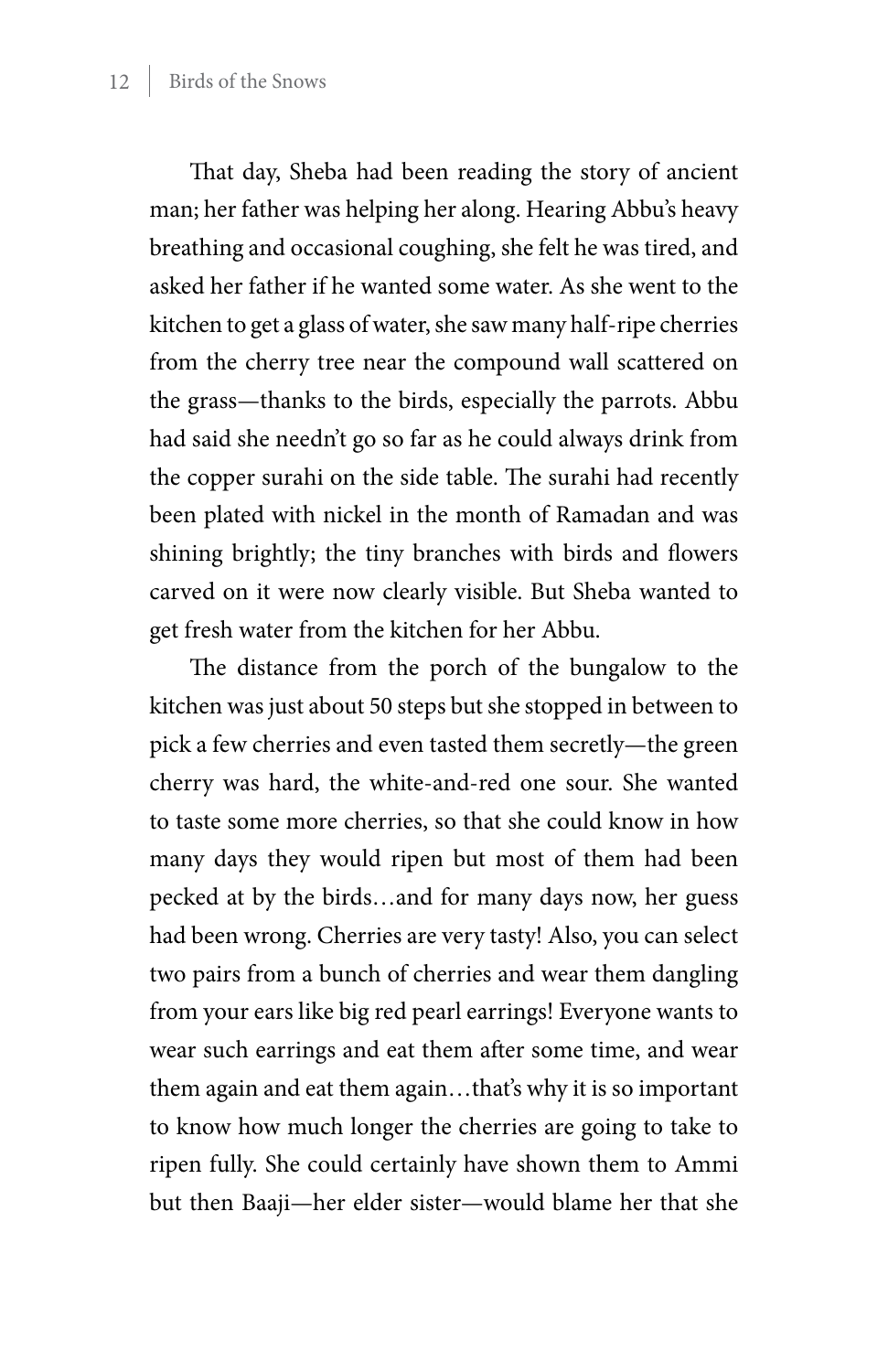ate soiled cherries and made Ammi eat them too. But no one can scold Ammi, and Ammi doesn't in fact eat them! After washing them, she tastes a bit of each and then announces how much time they will take to ripen. She then throws them in the garbage, but Baaji could still hit and scold Sheba on this pretext.

Sheba looked around and walked quickly to the kitchen. Hiding some cherries in her small fist and carrying a glass of water given to her by Noori Nana, the cook, she had already spilled half the water by the time she reached Abbu. But taking the glass in his hand, Abbu smiled pleasantly and gulped it down.

'Want some more?' Sheba asked, nodding her head up and down like Ammi.

'No, *beta* (child). Thank you very much,' Abbu replied, smiling again.

Abbu was sitting in his big chair, checking Farkhi's progress report. She looked at the wooden chair; it was painted deep brown, with flowers, creepers and leaves carved on it in such a way that they easily caught the light. She sat down on the carpet holding the book in her lap, from which she was trying to read, Abbu correcting her now and then.

'Early man lived in caves.' She completed the sentence slowly.

'What is the word for cave in Urdu?' Abbu asked her.

'*Gaar,*' she replied.

Abbu shook his head from right to left. 'It's not *gaar*, it is *ghaar*; you have to say it using the base of your tongue.'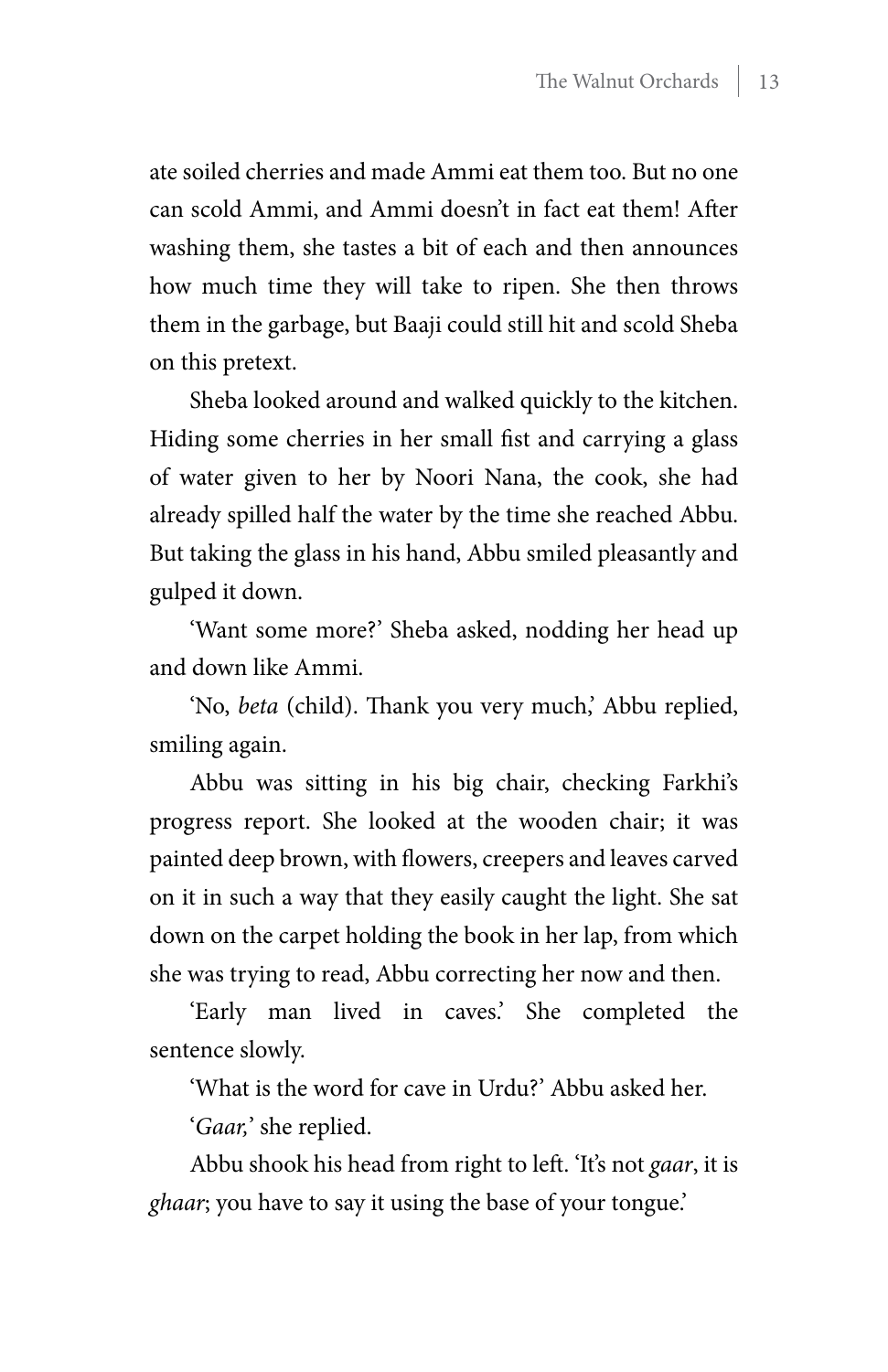'Yes Abbu…*gaa*…*r.*'

'No child…*ghaa…ghaa*.' Abbu looked at her but did not smile.

'Yes Abbu…g*a*…*ga*…*ghaar*.' Sheba growled a couple of times and, ultimately saying the word right, burst into laughter.

'Yes, there you are!' Abbu laughed too.

'But what is the difference between the two Abbu?'

'A big difference, *beta*, pronunciation is very important.

Do you remember what you did yesterday?'

'No Abbu, I don't.'

'You pronounced *qualeen* (carpet) as *kaaleen*.'

'Yes, but afterwards I could say *kaleen*, I mean *qualeen*,' she laughed again in celebration of pronouncing the word properly.

'So, nothing is hard if you really try to do it,' Abbu said smilingly, yet in all seriousness. 'Oh God, this child does not take any interest in her studies!' His forehead was furrowed.

'No, Abbu. I take interest in my studies. I will read all those books you've bought for me.' She looked at Abbu, her head bent down, her eyelids touching her eyebrows, her chin on her chest.

Abbu shook his head again.'Oh no, not you my child! I'm looking at Farkhi's report card. I know you're very good at your studies and love to study as well. And I know, by 3rd grade, you'll be reading these books fluently,' said Abbu.

'Farkhi!' Abbu called out loudly so that Abdul Qayoom would hear him and send Farkhi to him.